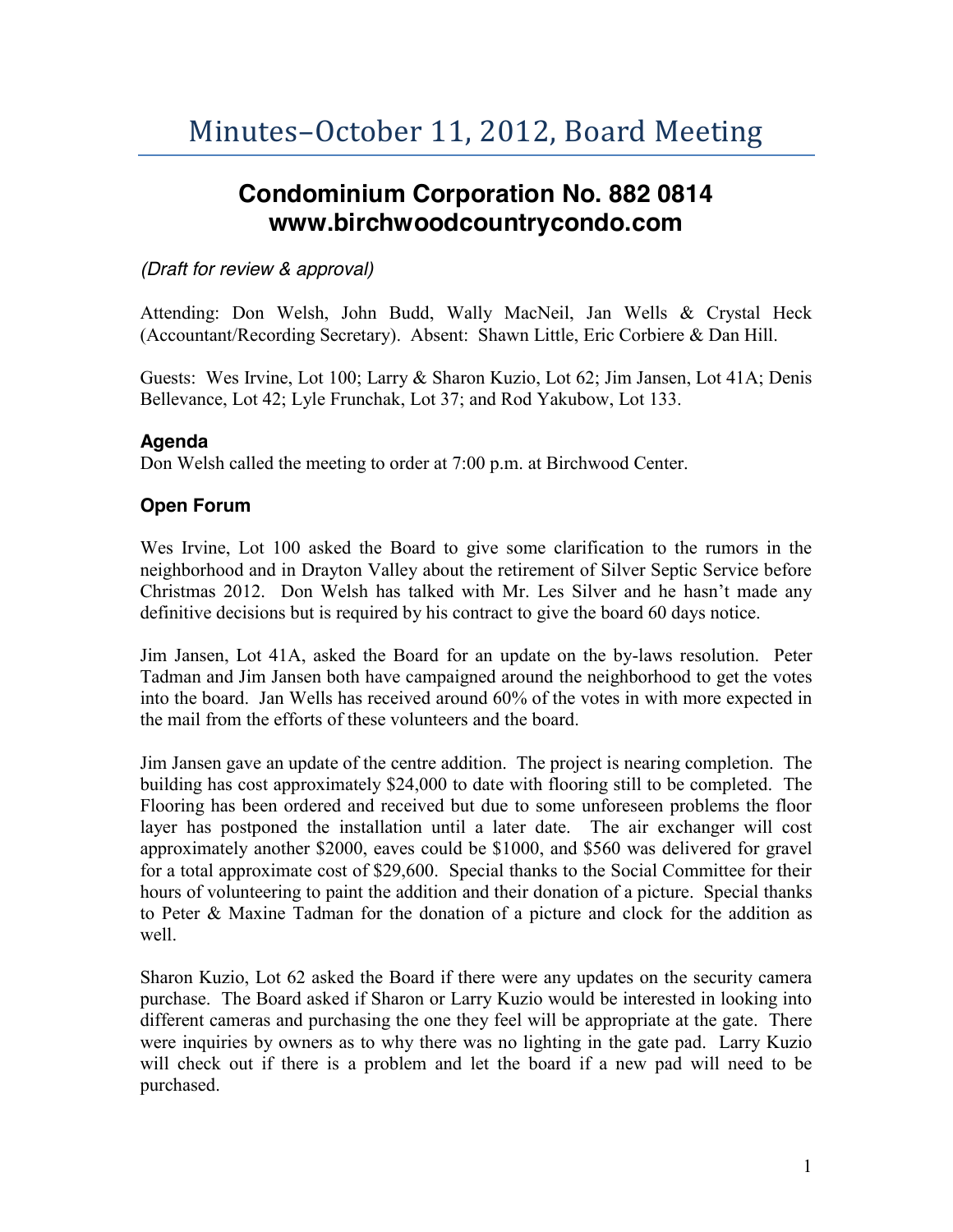Lyle Frunchak, Lot 37 asked the Board what the update was on the emergency numbers being placed at the Arc Resources exit. Currently the Board is looking at options on what numbers to use as well as what type of sign should they use. After the open forum the Board is looking into getting voice mail attached to the Birchwood Centre phone and they will have a message on the voice mail to advise the numbers of owners that have the key to get out past the Arc Resource gate. If this process works Crystal Heck will donate a sign to place at the entrance with the Birchwood Centre phone number listed. Lyle Frunchak also has some concerns with the large dogs wondering the area. The Board has requested that if there are concerns with dogs, owner's names are necessary so that the Board can follow up.

Lyle Frunchak, Lot 37 also asked about the status of getting recycle bins installed at the dumpster. The Board reminded the owners that there is a cost associated to having these bins installed and utilizing the Lindale transfer station is more of a cost benefit to the owners.

Denis Bellevance, Lot 42, attended the open forum as an observer.

Rod Yakubow, Lot 133, wanted to let the Board know that he installed a different bell dish at the centre and the television is now working.

The open forum was completed at 7:25 p.m.

### **Board Portion of Meeting**

Don Welsh called the Board portion of the meeting to order at 7:30 p.m. John Budd moved that the September 20, 2012, meeting minutes be accepted as read, seconded by Wally MacNeil, carried unanimously.

### **Water Report**

Rod Yakubow handed in his water report for filing. He noted that water usage is normal and everything is going well. September's report showed 199,319 gallons of water with 13.5 gallons of chlorine were used for the month. The month's repairs were changing a shaft and pipe on Lot 112 and replacing a kit in the hydrant on Lot 63. Rod Yakubow reminded the Board that his license expires December 2012. John Budd moved that Rod Yakubow register and takes the course to renew his license for a cost of \$300.00. Don Welsh seconded this motion, carried unanimously.

### **Site services**

Larry Kuzio submitted his written report which detailed duties provided for the month of September 20 – October 10, 2012.

The swing set has not been removed to date. Wally MacNeil will double check with Larry Kuzio regarding the interest in an owner wanting the swing set. If the owner has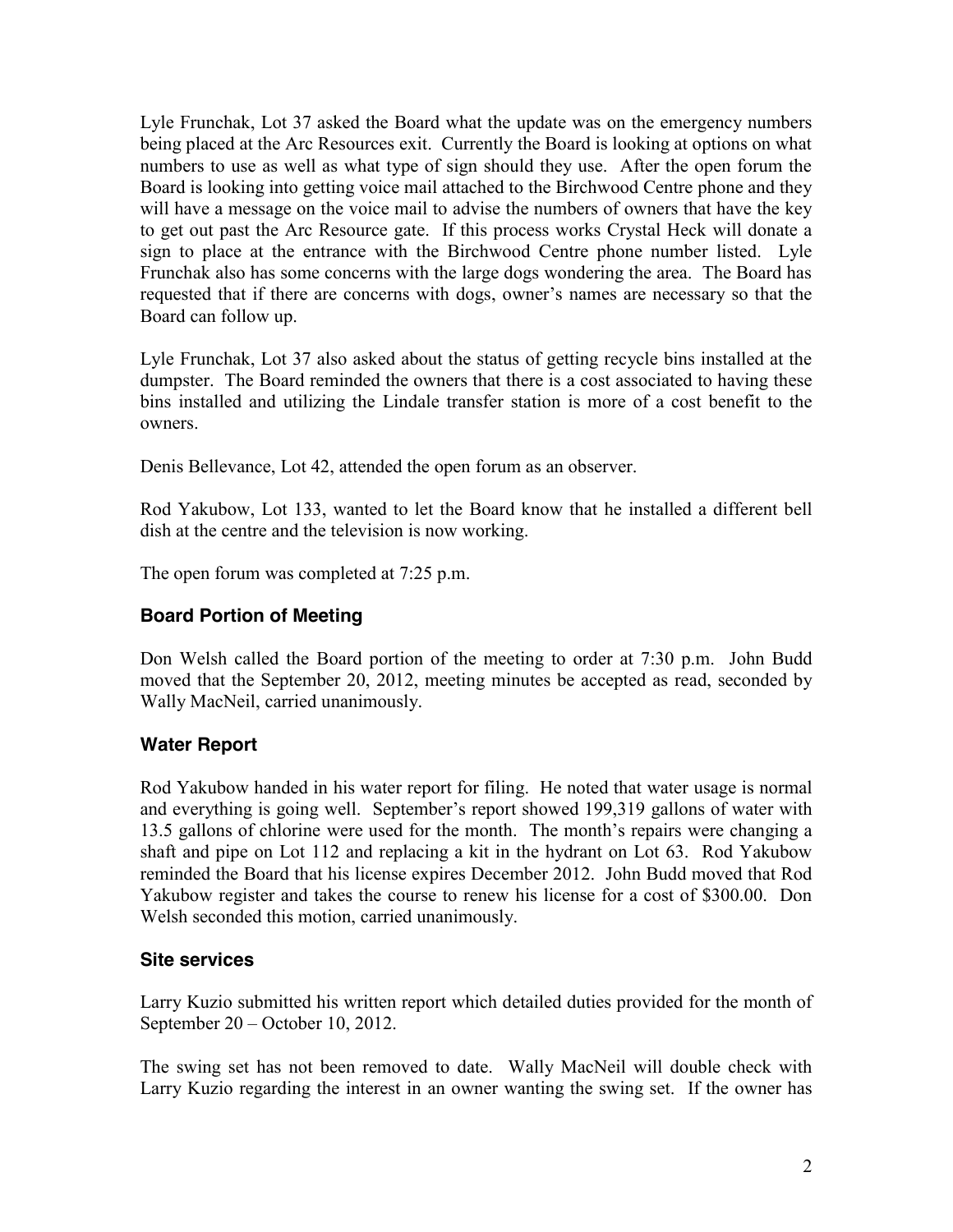changed their mind the Board will get it dismantled before freeze up. Wally MacNeil has some concerns with Lot 120 and the disarray of their property. Don Welsh has volunteered to go and have a discussion with the owner regarding this.

Grass cutting is complete for the year. The Board expressed their thanks to Paul Mah for an awesome job this year.

### **Treasurer**

Jan Wells provided the board with an update on the Bylaw responses. To date we have received 60% of responses back with two more received this evening. The Board would appreciate that all owners get their bylaw responses in to the board ASAP.

## **Financial Report**

August 2012 financial reports were submitted to the Board as information. There was an offer set forth to our lawyers for the sale of Lot 113. Crystal Heck submitted the information required by the court and will forward the affidavit for filing once notarized. John Budd moved that the financial reports be accepted as presented, Jan Wells seconded, carried unanimously.

# **Old Business**

Nothing has been received back regarding the letter sent last month to Mobuck Holdings.

Jan Wells hasn't been able to do any more research into the implementation of the Rural Crime Watch program for Birchwood. She has noted that the next general meeting for Rural Crime Watch is in Olds, AB on February 8,9,& 10 2013. She will gather more information over the winter to bring back to the Board next meeting.

Brazeau County did send 4 people to take a look at the potential fire hazard that the golf course has caused by not being mowed. The Board could not give them a tour as it is private property. Laurie Johnson from Brazeau County has assured the Board that they will be in contact with the owners of the Golf Course by registered letter so this issue may be dealt with. Wally also showed them the bridges in the river and asked if they could assist with the cleanup.

Wally MacNeil hasn't been able to contact Dan Hill regarding his position on the Board. This will be tabled till the May 2013 meeting. Because Dan Hill has a Birchwood Centre key, Don Welsh will try to get in touch with him to get the key back.

Jan Wells has found the new owners packages and will work to get them updated and prepared to give out to new owners.

Wally MacNeil will be away this winter and the Board needs to appoint a Development and Site Services assistant to perform his duties. John Budd and Don Welsh volunteered to take on this position in Wally MacNeil's absence.